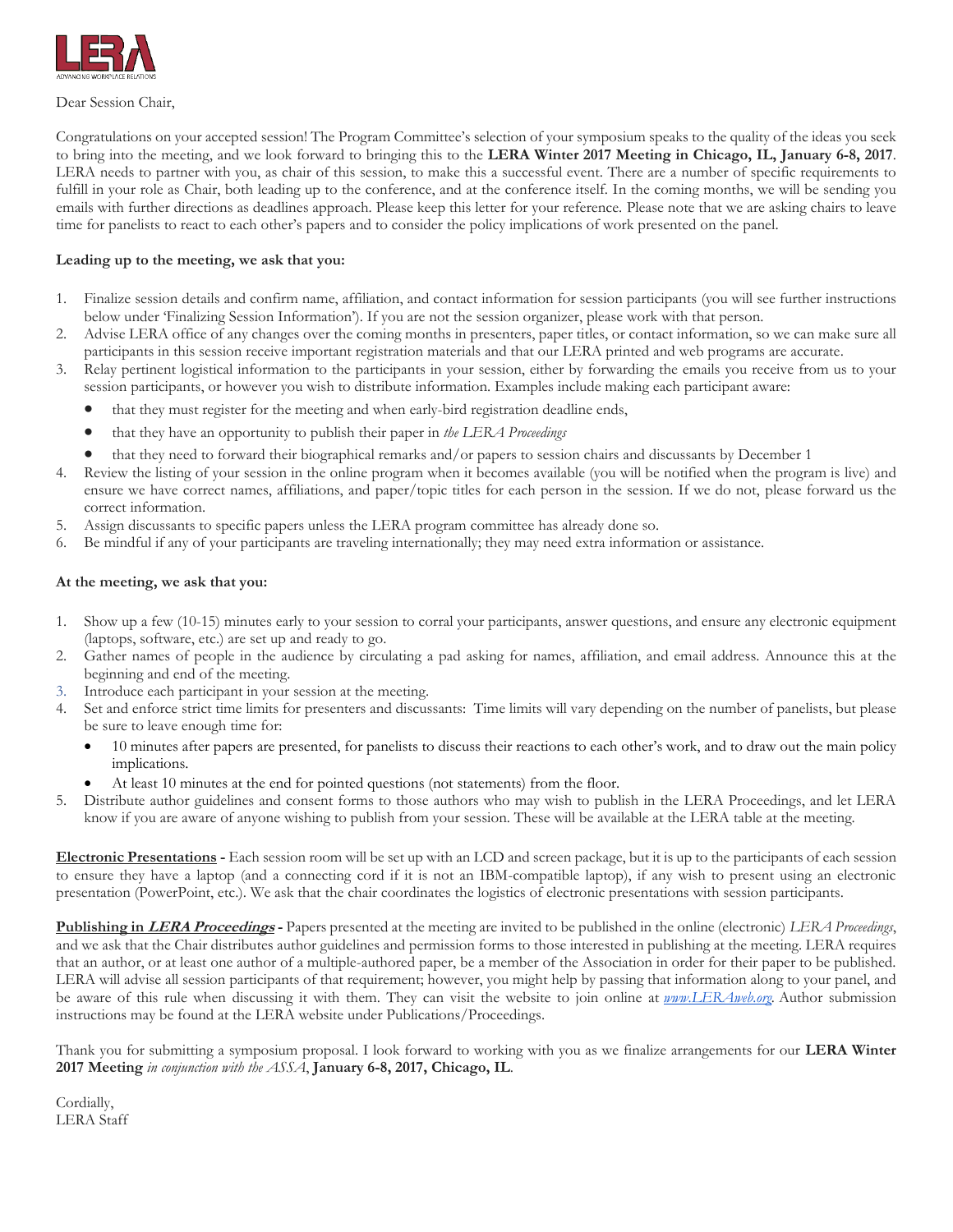**LERA Winter Meeting, Chicago, Jan. 6-8, 2017** *in conjunction with ASSA 2017 conference – 151 East Wacker Drive, Chicago, IL 60601*

# **"Equity and Prosperity: Employment Policy for the 21st Century"**

**Friday, January 6, 2017**

**8 am – 10 am**

### **Employment Goals and Publicly Financed Projects**

*(Symposium)—A Presiding:* **Samuel L. Myers** (University of Minnesota.)

- Minority Businesses and Their Relationship with Publicly Financed Projects—**Thomas Boston** (Georgia Institute of Technology)
- Equal Employment Opportunities on Publicly Financed Projects—**William Spriggs** (Howard University)
- Racial and Gender Diversity in State Departments of Transportation—**William M.Rogers III** (Rutgers University)
- The Essentiality of Black Business Participation in Public Projects—**Lucy Reuben** (Duke University)

*Discussants:* **Alexander Tittle** (DiversityACT), **Kim Collins** (Minnesota Department of Transportation)

**Financial Markets and Labor Markets** (*Symposium*)-A *Presiding*: **Avanidhar M. Subrahmanyam** (University of California, Los Angeles)

- Gender, Economic and Financial Risks, and Wealth Inequality— **Christian E. Weller** and **Michele Tolson** (University of Massachusetts, Boston)
- Bank Credit, Jobs, and Productivity Over the Business Cycle—**Till von Wachter** (University of California, Los Angeles), **Antonio Falato** and **Leland D. Crane** (Board of Governors, Federal Reserve System)
- Financial Exceptionalism? Employment, Earnings, and Inequality—**Oliver Denk** (OECD)
- Economic Divergence Between France and Germany: Financialization versus Industrial Relations—**Thibault Darcillon** (Pantheon-Sorbonne University)

*Discussants:* **Bruce Carruthers** (Northwestern University), **Gabriel Chodorow-Reich** (Harvard University)

**Dynamics of Low-wage Labor Markets: Implication for Minimum Wage Policy** *(Symposium)—B Presiding:* **Lawrence Mishel** (Economic Policy Institute)

- Low-wage Labor Market Dynamics: Evidence from the SIPP— **Dale Belman** (Michigan State University) and **Paul Wolfson** (Tuck School of Business at Dartmouth)
- Low-wage Labor Market Dynamics: Evidence from the PSID— **Wendy Rayack** (Wesleyan University)
- Low-wage Labor Market Dynamics: Evidence from Workers and Employers—**David Cooper** (Economic Policy Institute)

*Discussants:* **Michelle Holder** (City University of New York) **Katharine G. Abraham** (University of Maryland)

**M. Anne Visser** (University of California, Davis)

### **10:15 am – 12:15 pm**

**Labor Market Effects of the Affordable Care Act**  (Symposium)—B *Presiding:* **Katherine Swartz** (Harvard University)

- Health Reform and Retirement—**Thomas C. Buchmueller** and **Helen Levy** (University of Michigan) and **Sayeh Nikpay** (Vanderbilt University)
- Effects of the ACA Medicaid Expansions on Health Insurance Coverage and Labor Supply—**Robert Kaestner** (University of Illinois at Chicago), **Bowen Garrett** (Urban Institute) **Anuj Gangopadhyaya** and **Caitlyn Fleming** (University of Illinois at Chicago)
- Effects of the Affordable Care Act on Part-time Employment: Early Evidence—**Marcus Dillender** (W.E. Upjohn Institute for Employment Research), **Carolyn Heinrich** (University of Texas at Austin) and **Susan N. Houseman** (W.E. Upjohn Institute for Employment Research)
- The Affordable Care Act and the Growth of Involuntary Part-Time Employment—**William Even** (Miami University) and **David Macpherson** (Trinity University)

*Discussants*: **Eric French** (University College London),

**Matthew Notowidigdo** (Northwestern University)

#### **12:30 – 2:15 pm**

## **Inequality: Rents, Value Extraction, and Power**  (Symposium)—A

*Presiding:* **Sanford M. Jacoby** (University of California, Los Angeles)

- The Political Economy of Combatting Rent-Based Inequality— **Dean Baker** (Center for Economic and Policy Research)
- Wages of Power vs. Wages of Care—**Nancy Folbre** (University of Massachusetts-Amherst)
- Shareholder-Value Ideology and Marketized Employment Relations as Sources of Increasing Income Inequality—**William Lazonick** (University of Massachusetts-Lowell)
- Can Asymmetric Rent Creation and Destruction Account for the Takeoff in Income Inequality?— **Kim Weeden** (Cornell University)
	- *Discussants:* **L. Josh Bivens** (Economic Policy Institute)**, Benjamin Page** (Northwestern University)

**Getting Ahead, Getting Stuck: African-Americans in Jobs and Schools** (Symposium)—B

*Presiding*: **Omari Swinton** (Howard University)

- Black-White Wage Gaps in the Age of Growing Inequality, 1979-2014—**Valerie Wilson** (Economic Policy Institute) and **William M. Rodgers III** (Rutgers University)
- Recognizing Talent in Minorities—**Alan Benson** (University of Minnesota)
- Teachers' Perceptions of Students' Disruptive Behavior: The Effect of Racial Congruence and Consequences for School Suspension—**Adam C. Wright** (Western Washington Univ.)
- The Scarring Effect of Youth Unemployment: Help Not Wanted?— **Phanindra V. Wunnava** (Middlebury College) and **Jordan Glatt** (Deloitte Consulting**)**

*Discussants*: **Susan McElroy and Rodney Andrews** (University of Texas, Dallas)

**Dania Francis** (University of Massachusetts-Amherst**)**

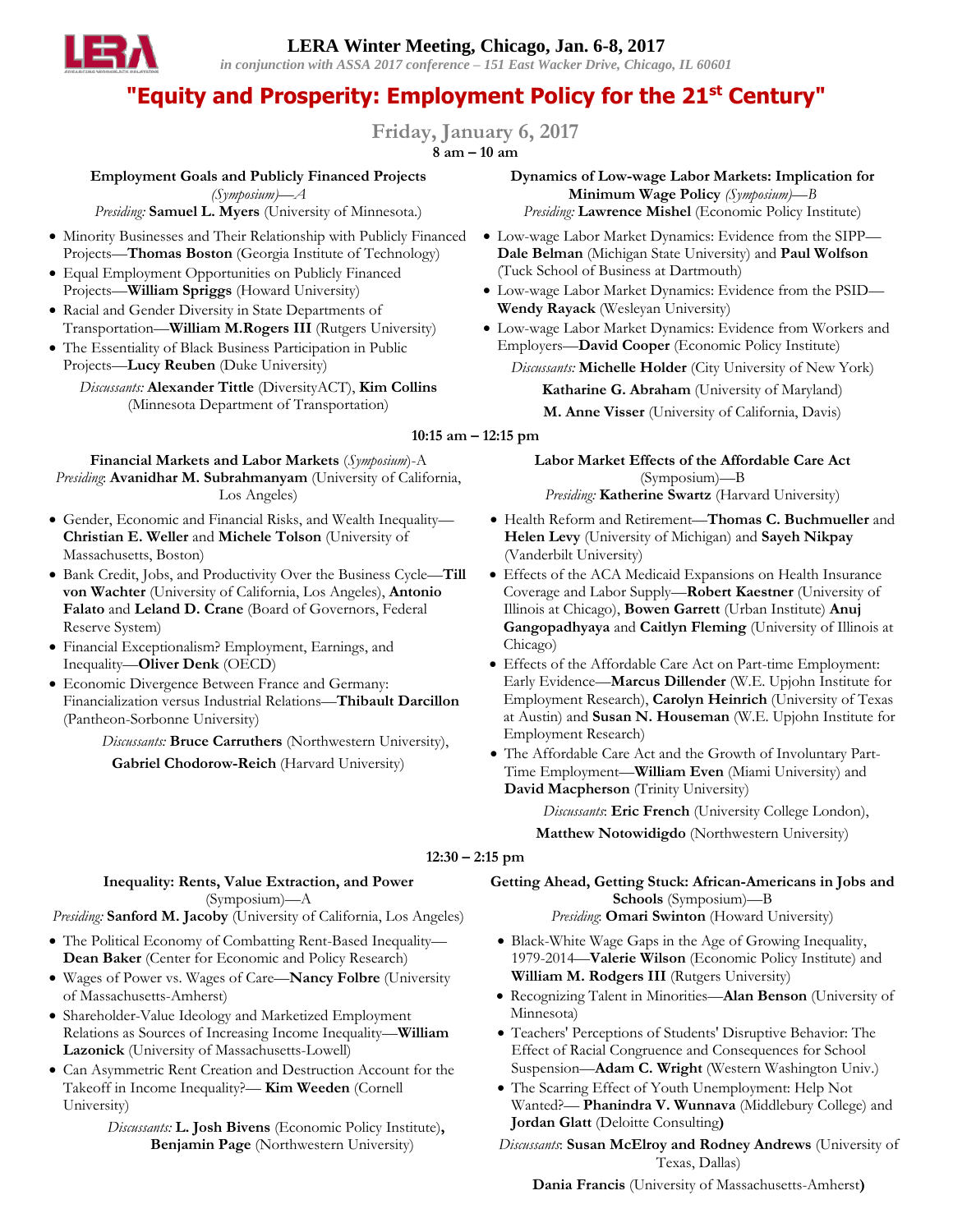**Dimensions of Inequality in the United States** (Symposium)—A *Presiding*: **Heather Boushey** (Washington Center for Equitable Growth)

- Trends in Income Inequality and Disability— **Katie Jajtner** (Fordham University)
- One Step Forward, One Step Back?: Labor Supply Effects of the Minimum Wage on Single Parents with Public Supports—**Randy Albelda** and **Michael Carr** (University of Massachusetts-Boston)
- Bargaining Power and Inequality in U.S. States with Globally Exposed Economies—**Liam C. Malloy** (University of Rhode Island)
- Executive Pay and Intra-Firm Inequality—**Paul Willman** (London School of Economics)

*Discussants*: **Francine D. Blau** (Cornell University)**, Arindrajit Dube** (University of Massachusetts Amherst) **Towards a Secure Retirement: Challenges and Solutions**  (Symposium)—B *Presiding:* **Charles Jeszeck** (U.S. Government Accountability

- Office) Will I Just Have to Work Forever? Current Retirement Savings of Older Americans and Their Consequences— **Shilpa Grover and Laura Hoffrey** (U.S. Government Accountability Office)
- Short-changed in Retirement: Continuing Challenges to Women's Financial Future—**Jennifer Erin Brown** (National Institute of Retirement Security)
- Employer and Employee Reactions to State-Level Retirement Savings Initiatives for Private Sector Workers—**John Scott** (Pew Charitable Trusts)

*Discussants:* **Beth Almeida** (Center on Aging at American Institutes for Research)

**Heather Grob** (Saint Martin's University)

**Michele Varnhagen** (AARP)

# **4:45 – 5:45 pm - Featured Plenary: What the Big Data Revolution Tells Us About the Real World of Labor Markets and Labor Institutions** (*Symposium*)

*Presiding*: **Katharine G. Abraham** (University of Maryland) **Featured Speaker: Richard B. Freeman** (Harvard University)

**6 – 7 pm - LERA Welcome Reception - Sponsored by the University of Illinois at Urbana-Champaign, MIT, Economic Policy Institute, and the ILR School at Cornell University-** (*Plenary*)

Please join us for conversation, hors d'oeuvres and a cash bar.

**Saturday, January 7, 2017**

**8 - 10 am**

**Rethinking Pension Fund Activism for Employment Equity** 

**and Capital Stewardship** (Symposium)—A *Presiding*: **Teresa Ghilarducci** (The New School for Social Research)

- Pension Fund Activism: Can Labor Maintain Its Momentum in Light of Declining Defined Benefit Funds?— **Jayne Zanglein** (Western Carolina University)
- Pensions, Politics and Power in the 1980's—**Larry W. Beeferman** (Labor and Worklife Program, Harvard Law School**)**
- Lessons for Pension Fund Activism from the Swedish Nationalization Experiment of the 1970's—**Thomas Herndon** (Loyola Marymount University)
- Public Pension Fund Activism and Firm Value—**Tracie Woidtke** (The University of Tennessee)

*Discussants*: **Daniel Pedrotty** (American Federation of Teachers) **Harold Pollack** (University of Chicago)

- **Who Cares About Economic Inequality in the United States? Critical Reflections on the Compatibility of Economic Inequality and Growth** (Symposium)—B *Presiding*: **Jeannette Wicks-Lim** (University of Massachusetts Amherst)
- What Kind of Inequality Matters Most to Economic Growth?— **Heather Boushey** (Washington Center for Equitable Growth)
- Are We In It Together: Racial Stratification and the U.S. Economy—**Darrick Hamilton** (The New School for Social Research)
- The Inequality-Debt-Demand Story: A Critical Assessment— **Josh W. Mason** (John Jay College of Criminal Justice, CUNY)

*Discussants*: **Suresh Naidu** (Columbia University)

**Nancy Folbre** (University of Massachusetts-Amherst) **William Darity, Jr.** (Duke University)

# **10:15 am – 12:15 pm**

**Firms and Inequality** (Symposium)—A

*Presiding*: **Jesse Rothstein** (University of California, Berkeley)

- Firms and Inequality: A Review—**David Card and Patrick M. Kline** (University of California, Berkeley)
- Between-Firm Changes in Earnings Inequality: The Role of Productivity Dispersion and the Changing Composition of Firms and Workers—**James R. Spletzer** (U.S. Census Bureau) and **John Haltiwanger** (University of Maryland)
- The Rise of Domestic Outsourcing and the Evolution of the German Wage Structure—**Deborah Goldschmidt** and **Johannes Schmieder** (Boston University)

**Union Effects on Wages and the Workplace** (Symposium)—B *Presiding*: **Barry Hirsch** (Georgia State University)

- Sources of the Union Wage Gap: Results from High-Dimensional Fixed Effects Regression Models— **John Addison** (University of South Carolina), **Pedro Portugal** and **Hugo Vilares** (Banco de Portugal)
- Revisiting Union Wage Effects Using the Displaced Worker Surveys— **Barry Hirsch** and **Abhir Kulkarni** (Georgia State University)
- Union Decline and the Wages of Nonunion Workers— **Jake Rosenfeld, Jennifer Laird** and **Patrick Denice** (University of Washington)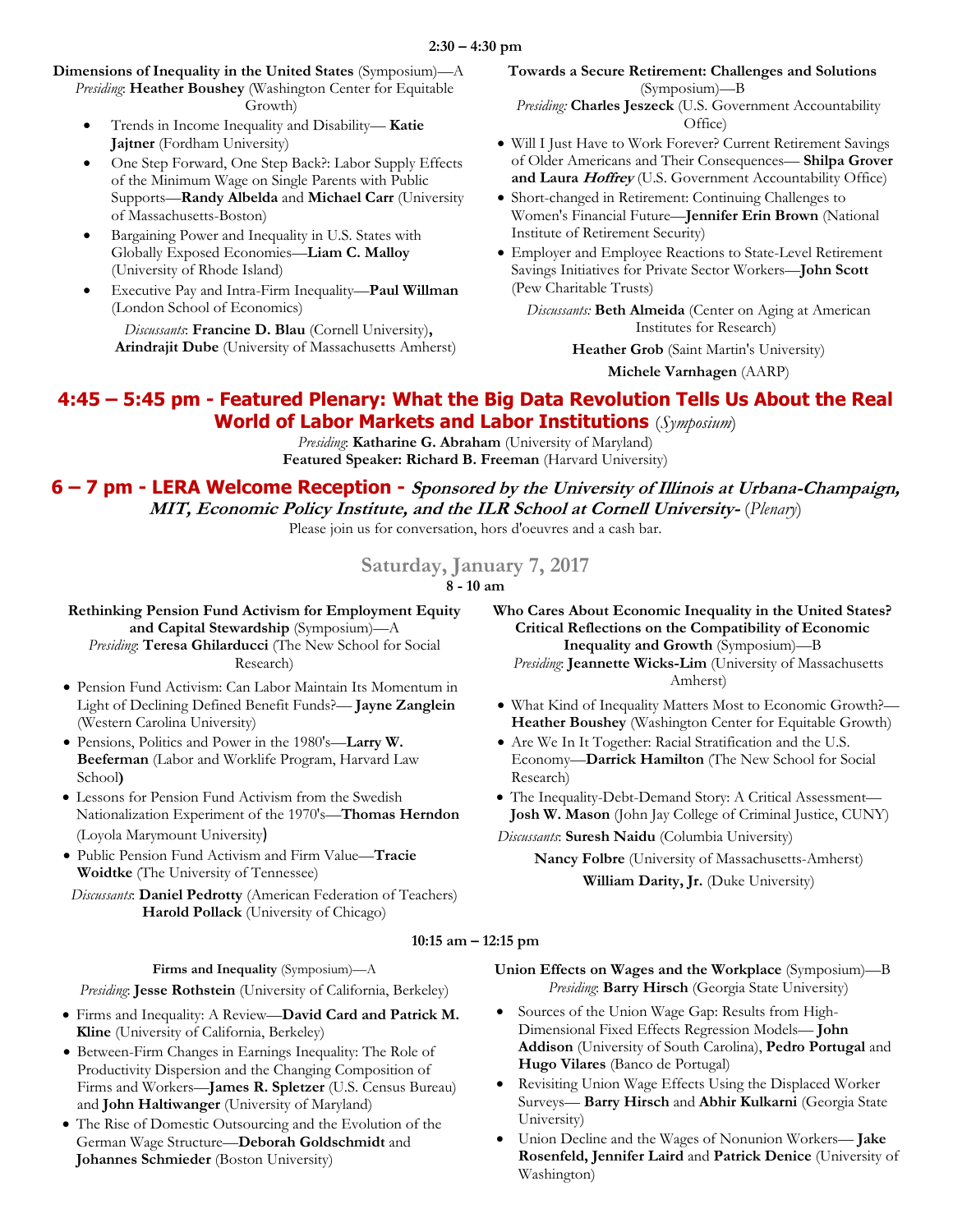Firming Up Inequality — **Jae Song** (Social Security Administration) **David J. Price** (Stanford University) **Fatih Guvenen** (University of Minnesota) **Nicholas Bloom** (Stanford University) and **Till von Wachter** (University of California, Los Angeles)

*Discussants*: **Johannes Schmieder** (Boston University) **Jesse Rothstein** (University of California, Berkeley)

# **12:30-2:15 pm - LERA Plenary Roundtable: Advice to the Incoming Administration on Labor and Employment Policy** (*William Spriggs*)

*Presiding*: **Ronald Bird** (U.S. Chamber of Commerce) Adriana J. Kugler (Georgetown University) **Aparna Mathur** (American Enterprise Institute) **William M. Rodgers III** (Rutgers University) **Heidi Shierholz and David Weil** (U.S. Department of Labor)

#### **2:30 – 4:30 pm**

# **Does Lowering Labor Market Standards Create Jobs?**

## (Symposium)—A *Presiding*: **William Spriggs** (Howard University)

- The UK's Employment Regulation Labour Productivity Conundrum— **Michael Brooks** (Newcastle University)
- Varieties of Labour Market Liberalisation in the EU: Causes, Consequences and Implications for the Future— **Jason Heyes** and **Thomas Hastings** (University of Sheffield)
- New Work Assessing the Efficacy of the OECD Employment Protection Index: An Overview— **Martin Myant** (University of West Scotland and European Trade Union Institute**)**
- Crisis, Adjustment and Resilience in the Greek Labour Market: An Unemployment Decomposition Approach— **Vassilis Monastiriotis** (London School of Economics)

*Discussants*: **Emily Blank** (Howard University) **Damon Silvers** (AFL-CIO)

**Firms And Wages** (Symposium)—B *Presiding*: J**esse Rothstein** (University of California, Berkeley)

- Firm Heterogeneity in Skill Demands— **David Deming**  (Harvard University) and **Lisa Kahn** (Yale University)
- Compensation Practices, Worker Mobility, and Wage Dispersion: Evidence from Brazilian Employer-Employee Matched Data— **Ian Schmutte** and **Chris Cornwell**  (University of Georgia) and **Daniela Scur** (University of Oxford)
- Cyclical Reallocation of Workers Across Employers by Firm Size and Firm Wage— **John Haltiwanger** (University of Maryland), **Henry R. Hyatt** and **Erika McEntarfer** (U.S. Census Bureau)
- Ranking Firms by Revealed Preference—**Isaac Sorkin** (Federal Reserve Bank of Chicago)

*Discussant*: **Chris Stanton** (University of Utah) **Lisa Kahn** (Yale University)

# **Sunday, January 8, 2017 8 -10 am**

# **Training and Skill Acquisition on the Job** (Symposium)—A *Presiding*: **Colleen F. Manchester** (University of Minnesota)

- The Incidence and Predictors of Training Across Three Technical Occupations— **Andrew Weaver** (University of Illinois at Urbana-Champaign)
- Learning Through the Lens of Your Job: Acquisition of Non-Transferable Human Capital by Employees— **Colleen F. Manchester** (University of Minnesota) and **Qianyun Xie**  (Chinese Academy of Social Sciences)
- Job Changes and the Return to Seniority— **Joseph Ritter** (University of Minnesota)
- High School Inputs and Labor Market Outcomes over a Career: New Data and Estimates from Wisconsin— **Craig Olson**  (University of Illinois at Urbana-Champaign) and **Deena Ackerman** (U.S. Department of the Treasury)

**The Economics of Prevailing Wage Laws** (Symposium)—B *Presiding*: **Kevin Duncan** (Colorado State University-Pueblo)

- Do Federal Construction Costs Decrease When Davis-Bacon Prevailing Wages Change from Union to Average Rates?— **Kevin Duncan** (Colorado State University-Pueblo)
	- Two Roads Diverge: Hidden Costs of the Low Wage Approach to Construction— **Peter Philips** and **David Blatter** (University of Utah)
	- The Education and Economic Impacts of Apprenticeship Programs in Illinois— **Robert Bruno** (University of Illinois at Urbana-Champaign) and **Frank Manzo** (Illinois Economic Policy Institute)
	- The Fissured Construction Jobsite: Evaluating Labor Standards Regimes through an Organizational Resource Dependence